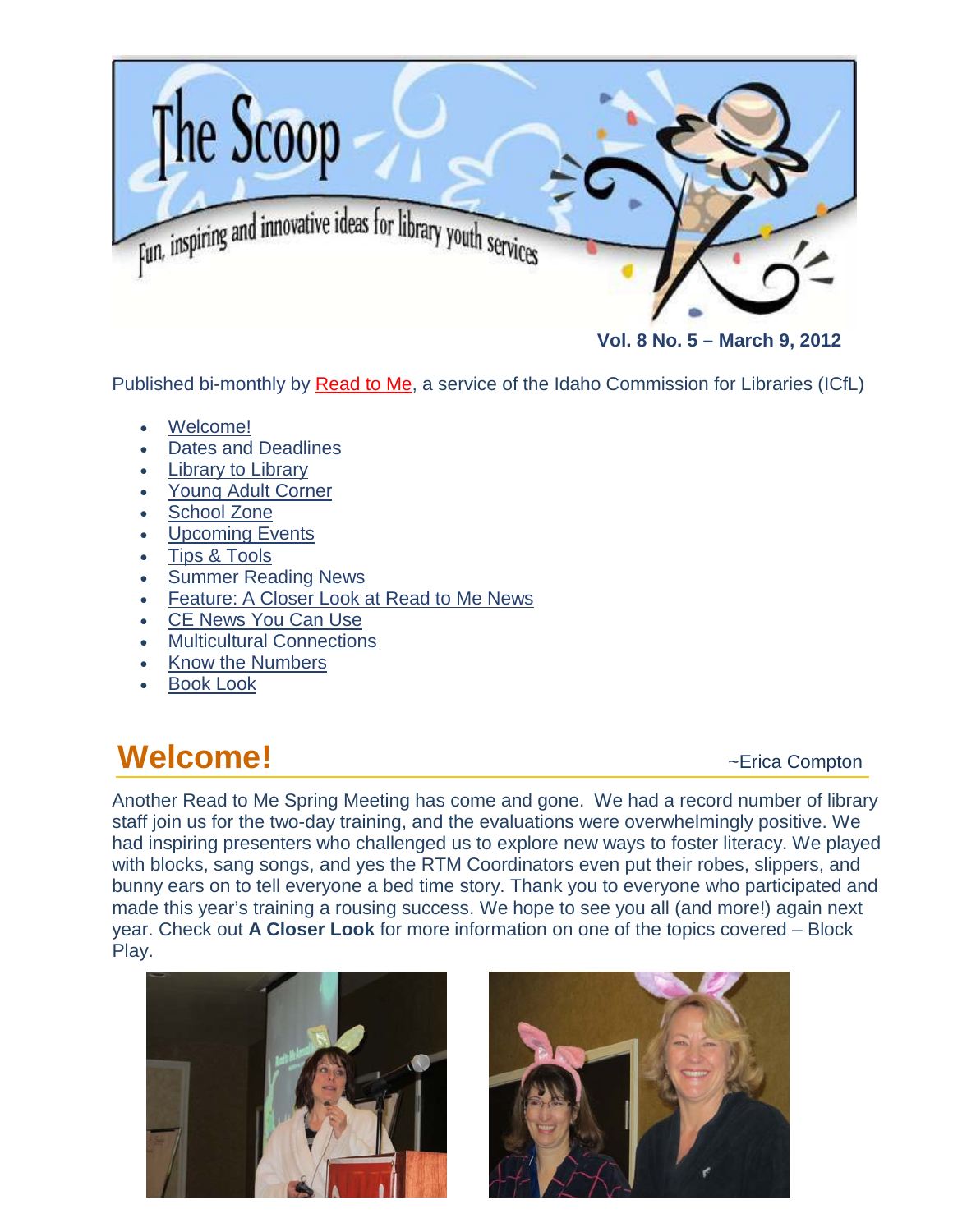<span id="page-1-0"></span>

- **March 21, 2012**: Deadline to apply for **[Bright Futures Outreach Opportunities](http://libraries.idaho.gov/landing/summer-reading)**
	- o **School Partnerships** Receive 20 hardcover books each for you and your partners and a vinyl Dream Big – Read! Banner. A \$300 package!
	- o **School Visits** receive branded educational materials for each student when a library staff member or volunteer visits one or more schools to promote your Summer Reading program.
	- o **Reaching Underserved Children-** You will receive paperback books suitable for your program audience to be given away to children attending the off-site programs, ready-to-paint sheets for younger children, and an outdoor "Dream Big - Read!" yard sign to promote your programs.
- You can apply **anytime** for **[Idaho Child Care Reads](http://libraries.idaho.gov/landing/idaho-child-care-reads)** and the **[Jump Start Kindergarten](http://libraries.idaho.gov/landing/jump-start)** programs.
- **May 10, 2012**, 5:00 pm MST: Deadline to apply for the 2012-2013 **My First Books** program (formally Read to Me First Book).

<span id="page-1-1"></span>

### **Eric Litwin of "Pete the Cat" Fame Coming to Boise!**

Boise Public Library invites early childhood educators and library staff members to a free workshop about the connections between music and literacy with Eric Litwin (Mr. Eric), awardwinning musician and New York Times Bestselling author of *Pete the Cat: I Love My White Shoes*. The workshop is offered on Tuesday, April 3 from 8:30 a.m. to 9:30 a.m. in the Main Library Hayes Auditorium. Registration is required. For more information and to register, please call 384-4200. The Main Library is located at 715 S. Capitol Blvd in downtown Boise.

In addition to this workshop, Mr. Eric will present two free concerts for families. The concerts are scheduled for Tuesday, April 3 at 11:15 a.m. in the Main Library Hayes Auditorium and at 7 p.m. at the Cole & Ustick Library.

### **Nominations Sought for LSTA Advisory Council**

The Idaho Board of Library Commissioners is seeking nominations for three seats on the Library Services and Technology Act (LSTA) Advisory Council. These positions include the School Library seat and two Public Library seats, one for Northern Idaho and one for Eastern Idaho.

An incumbent is seeking reappointment for the Northern Idaho Public Library seat. When this position became vacant a couple of years ago, Katie Crill, the director at West Bonner District Library was appointed to complete the remainder of the term. Currently, she is seeking a full term appointment for this seat.

The Eastern Idaho Public Library seat would be an appointment for one year due to an early resignation vacancy. Public library staff members and trustees are eligible for this position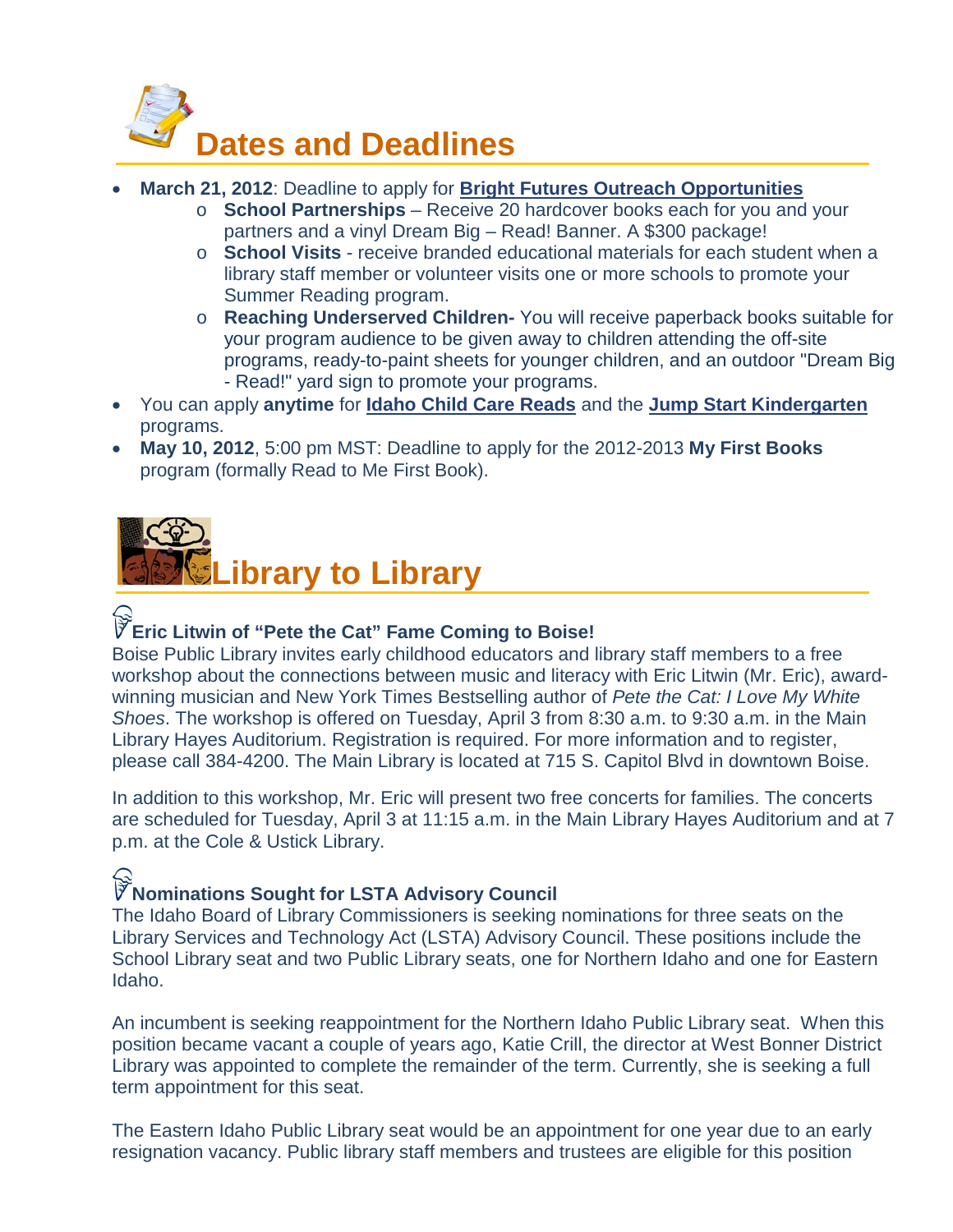which runs through June of 2013. The school library seat is available to a school library staff member working in any of Idaho's school library/media centers. This five-year term would expire June 30, 2017.

The LSTA Advisory Council is appointed by the Board of Library Commissioners in accordance with the Library Services and Technology Act, P.L. 104-208. The Council broadly represents the library community and library users and serves to advise the Board on the development of the state plan for the Library Services and Technology Act, the annual LSTA program, and evaluation of LSTA grant applications and projects. The Board of Library Commissioners may also seek Council advice on other matters related to library services.

Council members, both individually and as a group, are expected to advocate for the improvement of library services in Idaho. Individual members may also be asked to represent the Council's interest on other Commission-appointed advisory groups. More information about the Council is available at [http://libraries.idaho.gov/page/advisory-council.](http://libraries.idaho.gov/page/advisory-council) Or contact Sonja Hudson (sonja.hudson@ libraries.idaho.gov) or Marj Hooper (marj.hooper@libraries.idaho.gov) or at 208-334-2150.

The LSTA Advisory Council meets once a year in Boise for two days; additional input is solicited as needed via conference call or e-mail. Members are reimbursed for travel expenses.

Individuals interested in applying should send a letter to Ann Joslin, State Librarian, [\(ann.joslin@libraries.idaho.gov](mailto:ann.joslin@libraries.idaho.gov) describing his or her interest in and experience with libraries. When sending an email notice of interest, please also include a mailing address and phone number where you may be reached. Letters may also be sent to: 325 W. State St., Boise, ID, 83702.

Council members are appointed for terms of five state fiscal years (July-June). Appointments are scheduled to be made at the June 1, 2012 Board of Commissioners meeting. All letters must be received at the Idaho Commission for Libraries by 5 p.m. on Monday, May 7, 2012.

<span id="page-2-0"></span>

### **Announcing the 2012 Nationwide Teen Library Lock-in** - **Theme = Zombies!** Connect your teens with peers across the country!

August 3rd, 2012 After hours

Beware, looks like the moon will be 99 percent visible on the night of the 3rd! How it works:

- Participating libraries will plan a lock-in at their location the night of August  $3^{\text{rd}}$ , 2012.
- Programs should be after hours, but you choose your own times.
- We'll all work together to develop activities that teens can do together via technology.
- Minimum technology needed  $=$  internet connection. Preferable  $=$  webcam.
- Each site will choose which activities they will/can participate in.
- Activities may include: visit with Zombie author, online gaming tournaments, online scavenger hunt, and more!

Please contact [Jennifer.Lawson1@sdcounty.ca.gov](mailto:pgarone@cla-net.org) for more information and with questions.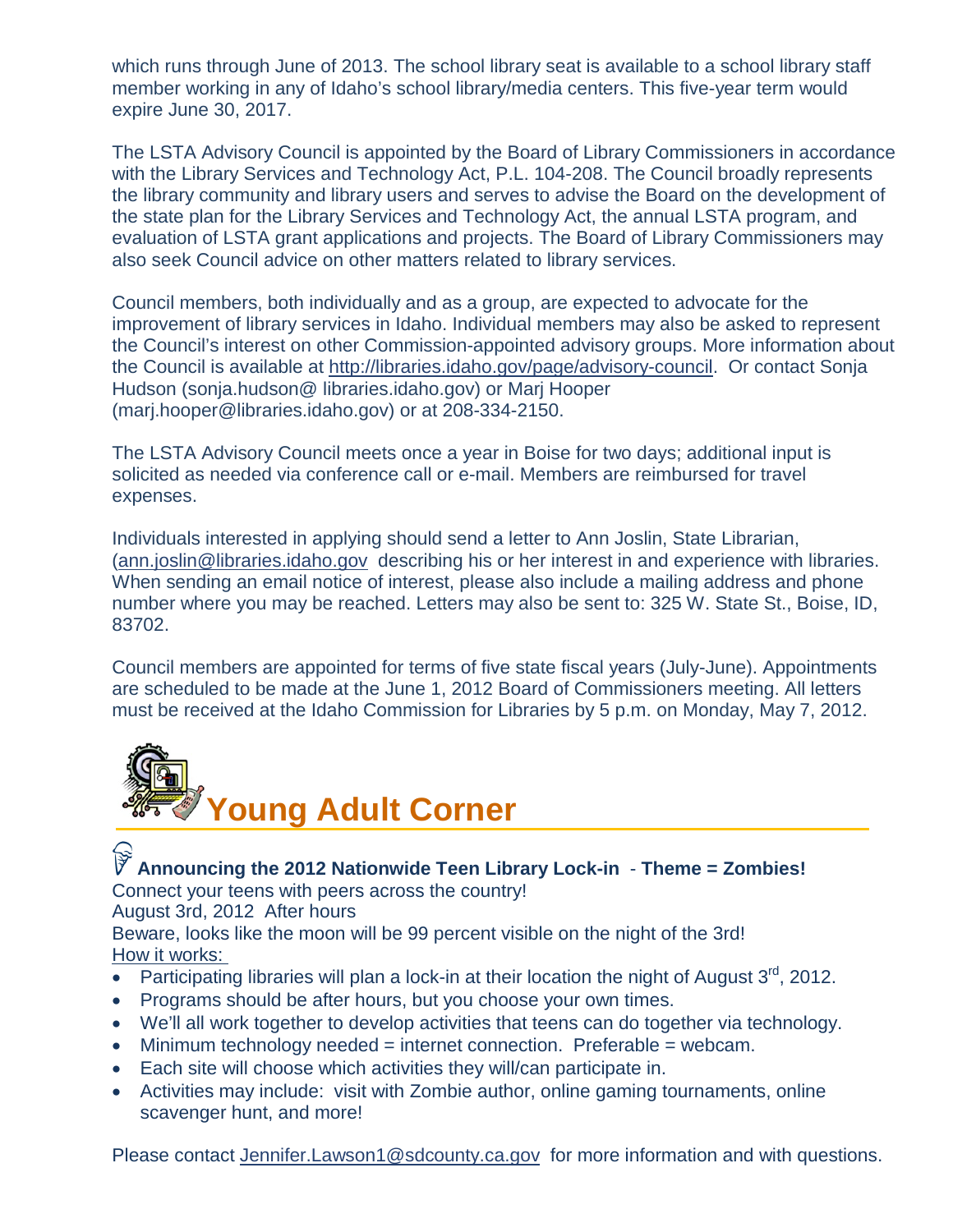### **Upcoming YALSA Activities & Events**

- March 2012, YALSA's *Complete Summer Reading Guide for Teens and Tweens* is published
- March 15 webinar, YALSA Book Awards and the Middle School Library, [www.ala.org/yalsa/webinar](http://www.ala.org/yalsa/webinar)
- March 19<sup>th</sup>, voting opens for ALA/YALSA elections
- March 31<sup>st</sup>, WrestleMania Reading Challenge Championships in Miami, [www.ala.org/wrestlemania](http://www.ala.org/wrestlemania)
- April 2, registration opens for the 2012 YA Lit Symposium, [www.ala.org/yalitsymposium](http://www.ala.org/yalitsymposium)
- April 12, Celebrate Support Teen Lit Day by hosting a Booze for Books fundraiser
- April 12, Teen Read Week web site launches, [www.ala.org/teenread](http://www.ala.org/teenread)
- April 12, Teens' Top Ten nominations posted a great list to share with teens to encourage summer reading! [www.ala.org/yalsa/booklists](http://www.ala.org/yalsa/booklists)
- April 27, voting closes for ALA/YALSA elections
- May  $4<sup>th</sup>$ , ALA/YALSA election results announced
- June 22 -26, ALA Annual Conference in Anaheim, [www.alaannual.org](http://www.alaannual.org/)
- Oct. 14 20, Teen Read Week is celebrated with "It Came from the Library" theme
- Nov. 2 4, Young Adult Literature Symposium in St. Louis, MO, [www.ala.org/yalitsymposium](http://www.ala.org/yalitsymposium)

For more events and information, visit [http://wikis.ala.org/yalsa/index.php/Calendar\\_of\\_Events](http://wikis.ala.org/yalsa/index.php/Calendar_of_Events)

### **More From YALSA…**

### **Help Needed with Library Survey**

March 30 is the deadline for the 2012 [PLDS](http://pla.countingopinions.com/) (Public Library Data Service) survey. Published yearly by PLA, the PLDS Statistical Report contains a wealth of information about public library finances, collections, annual use figures and technology. This year they have added questions about young adult services. Please encourage the libraries in your state to participate so we can get an accurate snapshot of the state of teen services. More information is here: <http://bit.ly/yqXRzy>

### **Coming Soon: Curriculum Kits on Teen Services**

For individuals who provide training for librarians and library workers, these kits will be available in June 2012 from the ALA store. One kit will focus on teens and technology and another will focus on adolescent development. Kits will be available for preview at the 2012 ALA Annual Conference in Anaheim.

### **Using Pinterest with Librarians & Library Workers**

From your colleague, Dawn Krause: I know so many are starting boards on there, but the state reps in the CSLP are talking about it a bit, and it would be great if we had more youth folks doing it! You have to be a member of Pinterest, but it's free to join if you're not already on there. Here are some samples:

- Texas Teens Read 2012 <http://pinterest.com/dawnkrause/texas-teens-read-2012/>
- Teens in the library <http://pinterest.com/dawnkrause/teens-in-the-library/>
- I did a blog post here:<https://www.tsl.state.tx.us/ld/librarydevelopments/?p=10751> YALSA has some Pinterest pages as well:
- Teen Tech Week: [http://pinterest.com/sarah\\_ludwig/teen-tech-week-2012/](http://pinterest.com/sarah_ludwig/teen-tech-week-2012/)
- YA Librarianship:<http://pinterest.com/yalsa/what-does-a-ya-librarian-do/>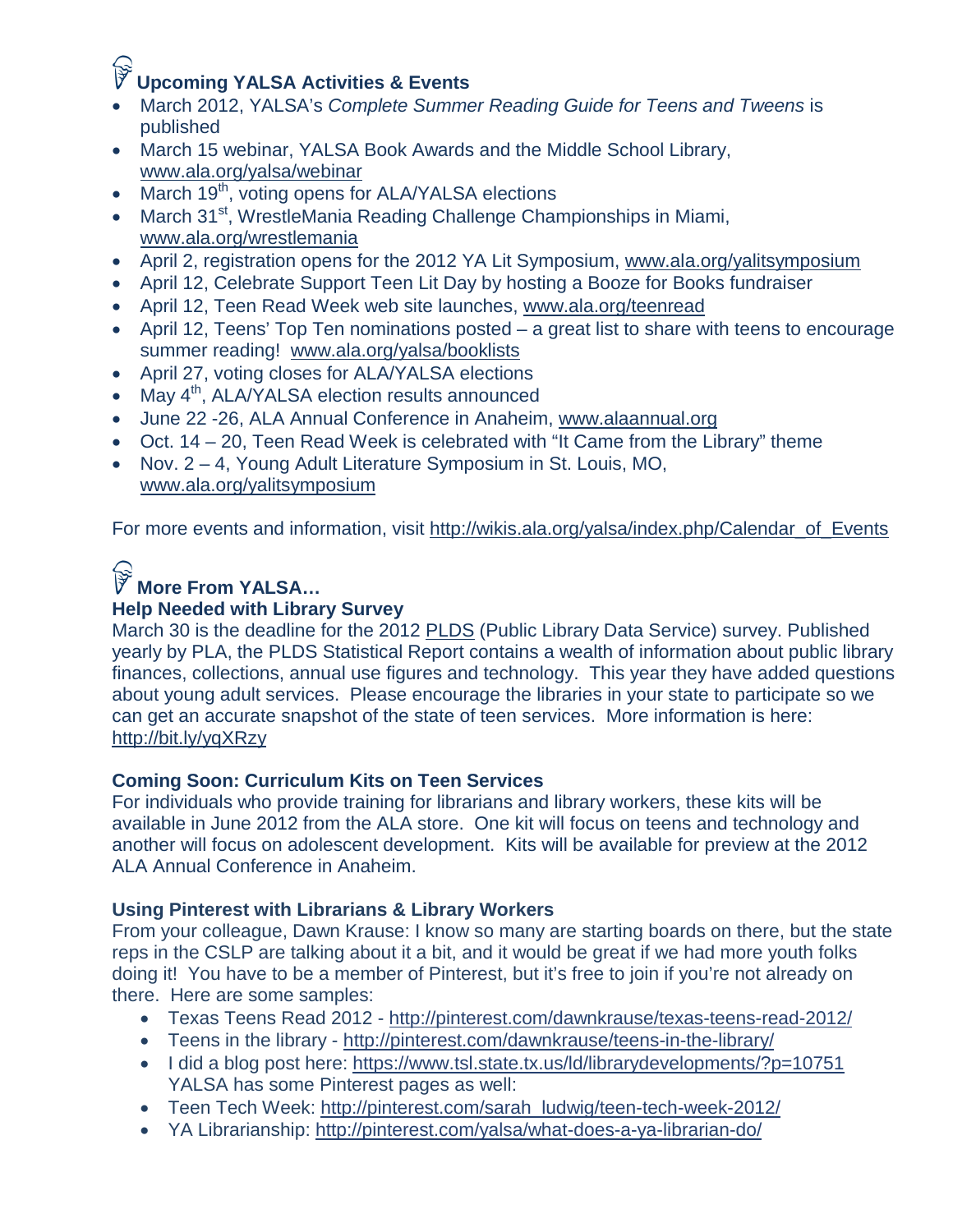<span id="page-4-0"></span>

### **Summer Slide: Ode to Summer Reading**

*This spring many of your schools will receive a visit from public librarians to promote summer reading programs at your local library. Though we tend to focus more on the kindergarten through fourth grade students, middle and high school students also highly benefit from summer library programs. Research indicates that children who read as few as six books over the summer can significantly decrease summer slide. School librarians play an important role in helping students maintain reading levels over the summer by encouraging participation in summer reading programs.*

#### **Advantages of Summer Reading Programs for Students who Struggle with Reading**

- Summer reading programs usually take special needs into account and make adjustments for individual children.
- Reading four or five books over the summer can have a significant impact for middle school readers.
- One advantage of public library summer library programs is that they are not located in school buildings, which helps reduce the negative perception about summer learning for students who are struggling.
- Summer reading programs in public libraries usually encourage readers, especially those who are struggling, to use alternate formats such as magazines, recorded books, graphic novels, and material on the Internet.
- Research indicates that library summer programs offer extensive enrichment activities related to literature that are often not included in schools, because of the time constraints.
- Participants often return to summer library programs in successive years, which helps children build reading into their summer routine.

#### **Importance of Self-Selection of Reading Materials**

- Some researchers feel it is important that students, especially middle and high school kids, read things that are important to them socially--items related to movies and books that are popular with their friends--which most library programs encourage.
- Free, voluntary reading is essential to helping students become better readers, writers, and spellers.
- 8 out of 10 studies indicate students who read recreationally out-performed those who don't.
- Students read more when they can choose materials based on their own interests.
- Self-selection of reading materials is an extremely important factor in motivating struggling readers, and is a key component for most summer library programs.

#### **Ways School Libraries Can Support Summer Reading Programs:**

Now is the time to plan for those last weeks before summer reading programs at the library begin… Children's slogan: *Dream Big – Read!;* Teen slogan: *Own the Night.*

- Promote the summer reading program and theme with faculty throughout the school. (In the upper grades, collaborate with the science, social studies, English, occupational education, art, and music departments for activities relating to nighttime or achieving dreams.)
- Work with students to turn the library into a galaxy of stars and planets with all the distances noted.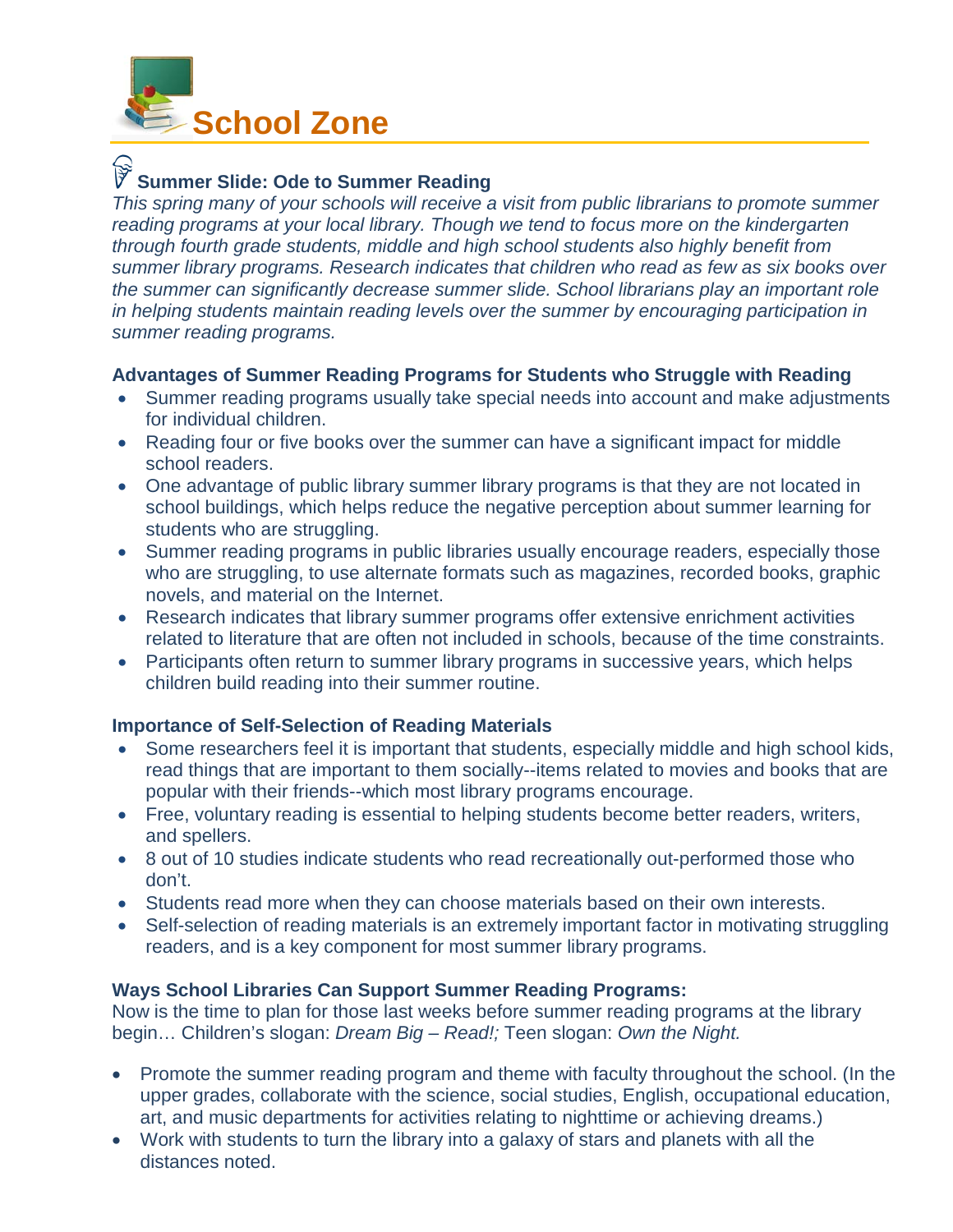- Decorate the school library media center with glow-in-the-dark stars and planets to accompany a display of books and DVDs on astronomy.
- Collaborate with teachers on a unit related to constellations and planets, space travel, nocturnal animals, and the science behind glow-in-the-dark paint.
- Display theme-related books: night creatures, space/astronomy, camping, careers, dreams/sleep, biographies, inspirational stories/adventures, etc. Be sure to include fiction and non-fiction, graphic novels, and poetry.
- Create a Shelfari group for students and teachers to share the books they're reading over the summer (www.shelfari.com).
- Create displays with props, with books facing out to create interest.
	- o Camping theme
	- o Flashlights/glow sticks/glow in the dark decals
	- o Planets, moon
	- o Stuffed animals (bats, raccoons, fireflies, etc.)
	- o Famous people who achieved their dreams
- Put ongoing summer reading promos, PSAs and reviews on morning announcements. You can access 2012 promotional videos made by teens here: [www.cslpreads.org](http://www.cslpreads.org/)
- Ask the principal and teachers to lend books from class libraries over the summer.
- Use your spring Scholastic Book Fair as an opportunity to promote summer reading, or have a book fair at the end of the school year with the help of a local bookstore.
- Host a library "camp-in"- children provide sleeping bags, the library supplies the books and flashlights (don't forget to clear this with school administrators, maintenance staff and parents).
- Show the movie *October Sky*, followed by a Q & A with a community member or teacher with a passion for space travel.
- Encourage the principal and teachers to volunteer at the public library at least one day during the summer.
- Invite your public librarian for a school visit.
- **[More…](http://libraries.idaho.gov/files/WaysSchoolLibrariesCanSupportSummerReading_2012.pdf)***(adapted from New York State Library "School Library Partner Manual")*

### *Sources:*

Celano, Donna and Susan B. Neuman*. 2001. The Role of Public Libraries in Children's Literacy Development: An Evaluation Report.* Pennsylvania Library Association, Mechanicsburg, PA.

*Summer Can Set Kids on the Right—or Wrong—Course,* [National Summer Learning](http://www.summerlearning.org/)  [Association,](http://www.summerlearning.org/) Research brief. Johns Hopkins University. *Facts About Summer Learning.*  Center for Summer Learning.

Kim, Jimmy. March 18, 2004. *Summer Book Reading and the Achievement Gap The Role of Public Libraries*. Harvard, MA: Center for Evaluation, Harvard University.

### **Resources for School Librarians to help promote summer reading:**

- [Summer Learning Loss Handout](http://libraries.idaho.gov/files/SummerLearningLossHandout2012.pdf)
- [Examples of how public libraries and schools have collaborated to promote summer](http://libraries.idaho.gov/files/SchoolPartnershipsIdeas2012.pdf)  [reading](http://libraries.idaho.gov/files/SchoolPartnershipsIdeas2012.pdf)
- [Summary of Summer Reading Research](http://libraries.idaho.gov/files/SRPResearchPoints2012.pdf)

### **[Family Literacy Bags](http://www.readingrockets.org/article/27935) for K – 3**

Reading Rockets has developed a set of family literacy bags to encourage hands-on fun and learning at home with fiction and nonfiction books. Teachers and school librarians can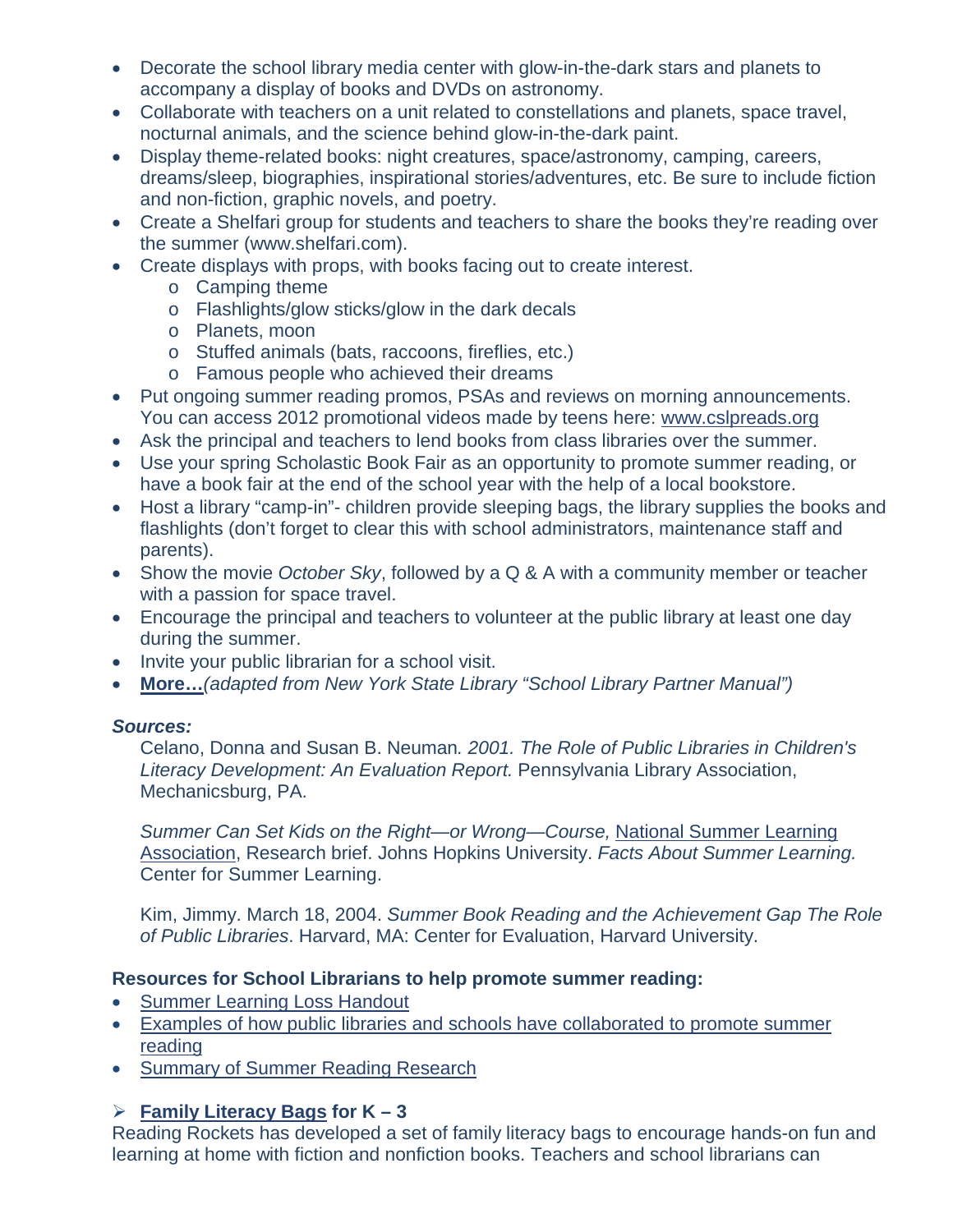encourage reading at home through the use of these family literacy bags — a paired set of theme-based fiction and nonfiction books and related interactive activities that kids bring home from school to share with their family. Assemble everything into a two-gallon zip top bag, and they're ready to go! For schools that are open over the summer, these bags would be great way to encourage summer reading. Here's an **[index of topics](http://www.readingrockets.org/content/pdfs/literacybags/)**.

### **Idaho Elementary School Libraries Survey is Open**

The Idaho Commission for Libraries (ICfL) is surveying elementary school library staff to explore the role of libraries in young children's early schooling. The brief survey can be found at **[www.surveymonkey.com/s/YSZP7QW](http://www.surveymonkey.com/s/YSZP7QW)**. Elementary school library staff members are being asked to complete this survey to help the ICfL decide how they can best assist elementary school libraries and local public libraries to provide effective services for young children in Idaho. Your responses are anonymous and greatly appreciated. We have a goal of getting as many surveys **completed by March 15, 2012** as possible. We are hoping for a 70 percent return rate and will be doing follow-up phone surveys if we don't hit that mark.

We will send everyone who completes the survey a free hardcover book for their library. We still have 50 copies of *Pete the Cat: Rocking In My School Shoes*, by Eric Litwin to those who complete the survey. Other titles will be used after those are distributed.

If you have any questions about the survey, please contact Stephanie Bailey-White at 1-800- 458-3271.

<span id="page-6-0"></span>

**April 6, 8:30 a.m. – 4 p.m.: Teens and Technology Final Workshop, ICfL River Room** The ICfL is pleased to announce that Rachel Hunter, Director of ALA Graphics, will be joining us for the final workshop of the 2012 Teens and Technology course. ALA Graphics has been extremely impressed with the projects Idaho library staff have been creating using the READ Design Studio content and want to talk first hand with this group of users. We are so excited to host Rachel for this event. Stay tuned for pictures and more of the final teen projects.

### **[National Library Week](http://www.ala.org/conferencesevents/celebrationweeks/natlibraryweek) April 8-14, 2012**

National Library Week events

- April School Library Month
- Monday, April 9 2012 State of America's Report released
- Tuesday, April 10 National Library Workers Day
- Wednesday, April 11 National Bookmobile Day
- Thursday, April 12 Support Teen Literature Day

Download free print, video, and audio PSA's and [here.](http://www.ala.org/conferencesevents/celebrationweeks/natlibraryweek)



**My First Books, 2012-2013 Program Year (formerly "Read to Me First Book")**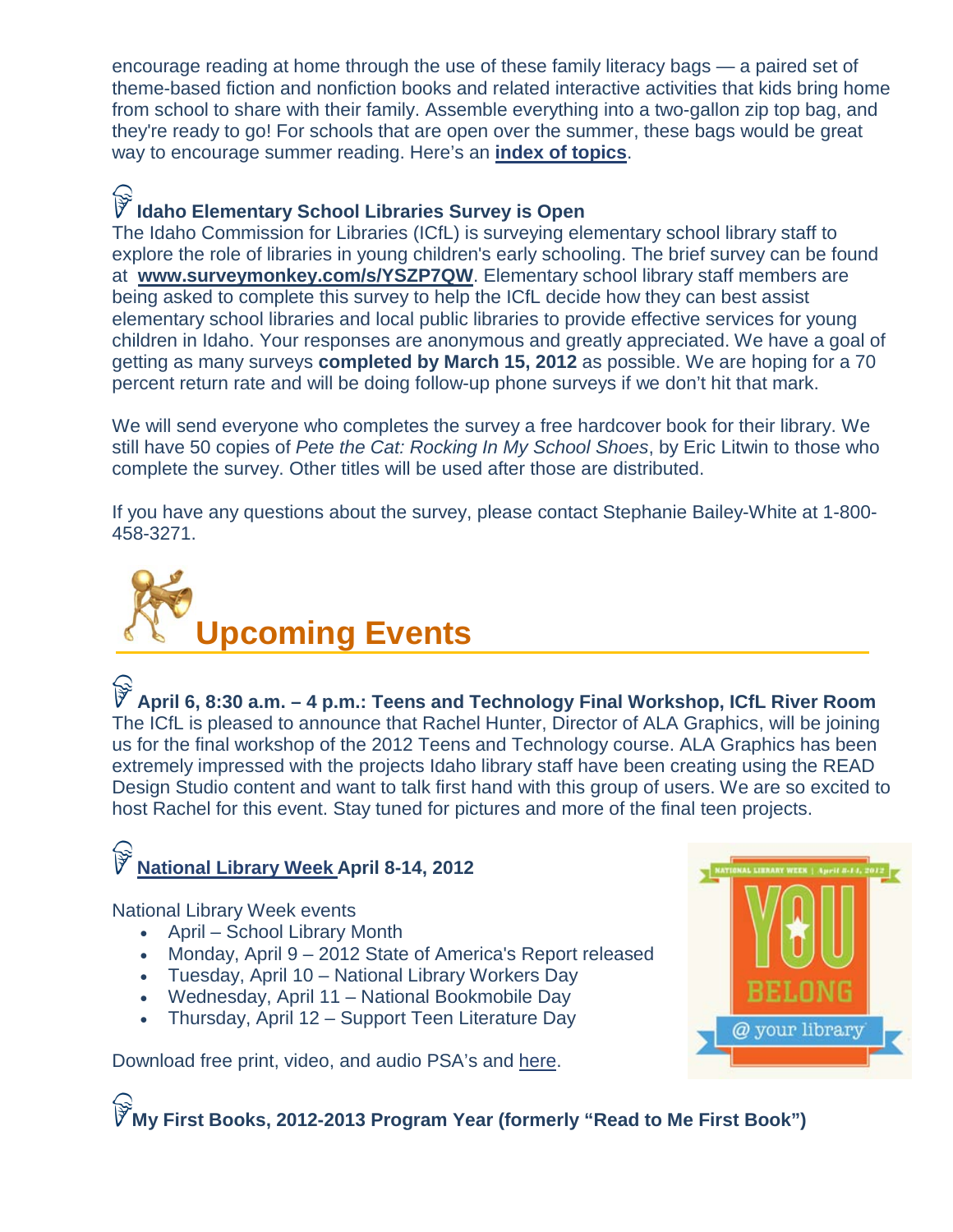<span id="page-7-0"></span>

My First Books is a Read to Me program that has been successfully implemented since 1997. Formerly titled "Read to Me First Book," this program strengthens partnerships between public libraries and local schools, preschools, Head Start sites, and child care providers. The program is designed to increase "underserved" children's access to quality print materials and strengthen family reading practices at home. To learn more about the My First Books program visit [http://libraries.idaho.gov/landing/first-book.](http://libraries.idaho.gov/landing/first-book)

### **We are now accepting applications for the 2012-2013 program year.**

1) Download and read the **[Program Requirements](http://libraries.idaho.gov/files/MFB_AppGuidlns2012-2013Ssha.pdf)**, and confirm that you are eligible to apply.

2) Download either the **[Public Library Application](http://libraries.idaho.gov/files/MFB_PubLibApp_2012-2013Ssha.doc)** or **[School Library Application](http://libraries.idaho.gov/files/MFB_SchoolLibApp_2012-2013Ssha.doc)**.

3) Collect data and statistics for the Needs Statement in the application. (See Grant Writing Resources on the [Read to Me Resources](http://libraries.idaho.gov/page/read-to-me-resources) page.)

4) Public libraries: Distribute Community Partner Information sheets to each site with whom you plan to partner.

School libraries: Send Public Library Information sheet to local library partner.)

- 5) Work with partners to complete application.
- 6) Submit four copies of application and partner forms to ICfL by **May 10, 2012**, 5 p.m. MST.

The number of children we can serve next year will depend on funding. Applications will again be ranked according to the number of years the library has participated in the program. Priority will be given to public libraries applying for the first time. School libraries are ranked below public libraries.

For more information contact Staci Shaw, [staci.shaw@libraries.idaho.gov.](mailto:staci.shaw@libraries.idaho.gov)



### **[NEA Challenge America Fast-Track Grants](http://www.arts.gov/grants/apply/GAP13/Challenge.html)**

Deadline: May 24, 2012

The Challenge America Fast-Track category of Grants for Art Projects from the National Endowment for the Arts offers support primarily to small and mid-sized organizations for projects that extend the reach of the arts to underserved populations - those whose opportunities to experience the arts are limited by geography, ethnicity, economics, or disability. Grants are available for professional arts programming and for projects that emphasize the potential of the arts in community development. For more information and application guidelines, visit the NEA website.

 $\widetilde{V}$  Looking to create comics? Check out these sites:

- Pixton [The World's Best Way to Make Comics](http://www.pixton.com/)
- TooDoo [World's Fastest Way to Create Comics](http://www.toondoo.com/)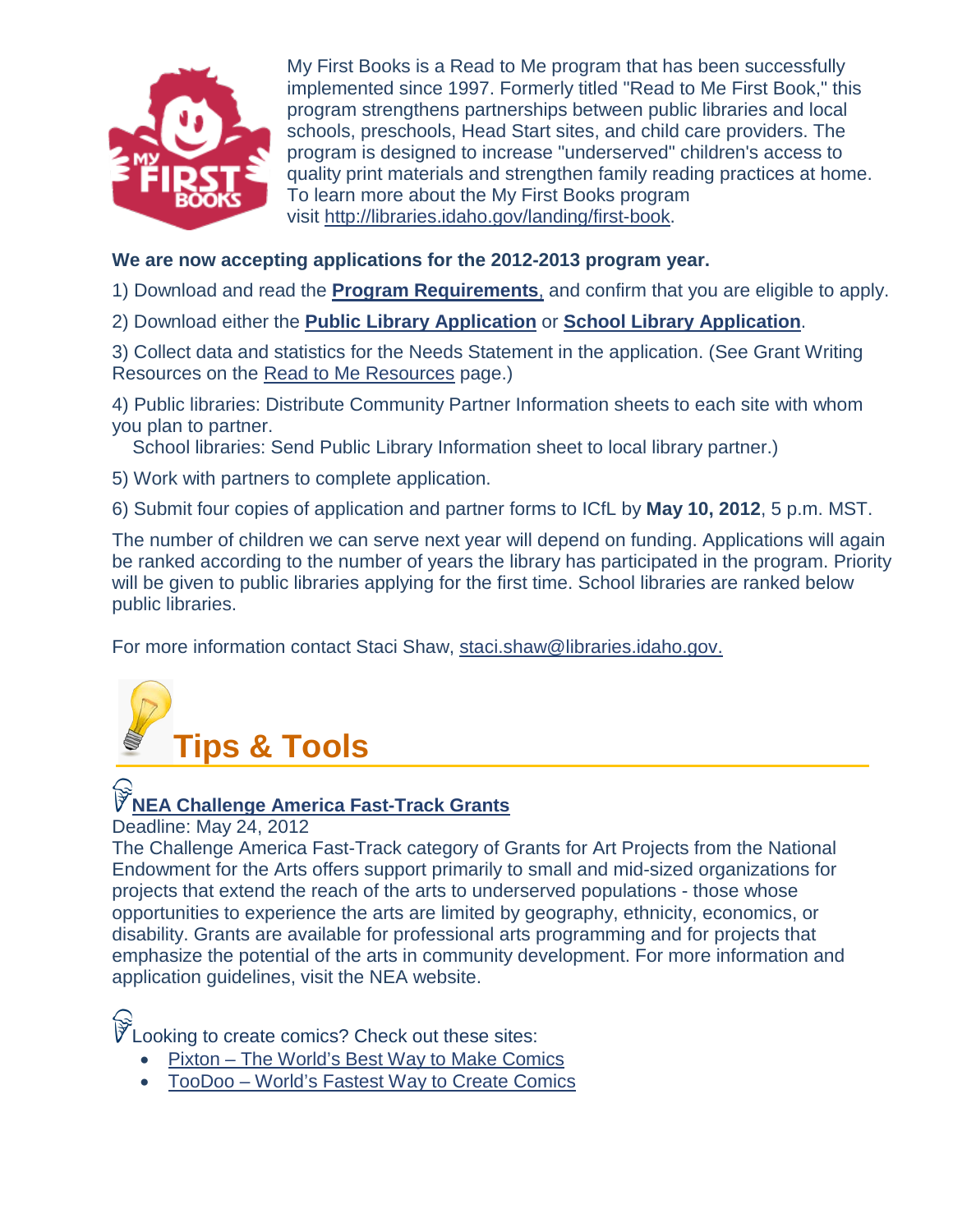### **[From Rapunzel to The Little Red Riding Hood, Beloved Children's Classics as](http://www.brainpickings.org/index.php/2012/02/27/childrens-book-posters/)  [Minimalist Posters](http://www.brainpickings.org/index.php/2012/02/27/childrens-book-posters/)**

Check out these delightful posters by designer [Christian Jackson.](http://www.squareinchdesign.com/about/)









### **Wonder-Shirts**

Though the Commission does not sponsor private for-profit companies, this one is passed along by Boise Public's Cherie Bussert, whose Pigeon shirt was a big hit at the recent Read to Me meeting. Many of you asked where she found it so she provided this link to their website: [www.wonder-shirts.com.](http://www.wonder-shirts.com/) You can order shirts and more from favorite authors such as Mo Willems, Melanie Watt, Kevin Henkes, James Marshall, Rosemary Wells, and more.

# <span id="page-8-0"></span>**Summer Reading News**

### **From the Collaborative Summer Library Program (CSLP):**

### • **Website login and password:**

All public libraries in Idaho are members of the CSLP through our state membership. In order to access member-only content, graphics, and special materials, public library staff must register for a username and password (if you have not done so previously). Please go to **[cslpreads.org](http://www.cslpreads.org/)** and register today, as this sometimes takes a day or so to be approved.

### • **2014-2015**

The CSLP is soliciting ideas from public libraries for:

- 1. SLOGANS for the 2014 CSLP children's, teen, and adult summer programs. The theme is **science**.
- 2. A general THEME or concept for the 2015 CSLP summer program.

(For example, the 2012 general theme is night-time. The 2012 children's slogan is "Dream Big – Read".)

If you have any suggestions, please send them via this survey:

**[www.surveymonkey.com/s/CSLPIdeas\\_2014-2015\\_Idaho.](http://www.surveymonkey.com/s/CSLPIdeas_2014-2015_Idaho)** The survey also provides an opportunity for you to give feedback on any aspect of CSLP services and resources. Multiple staff members from your library may each complete the survey, which will be open until **March 17**.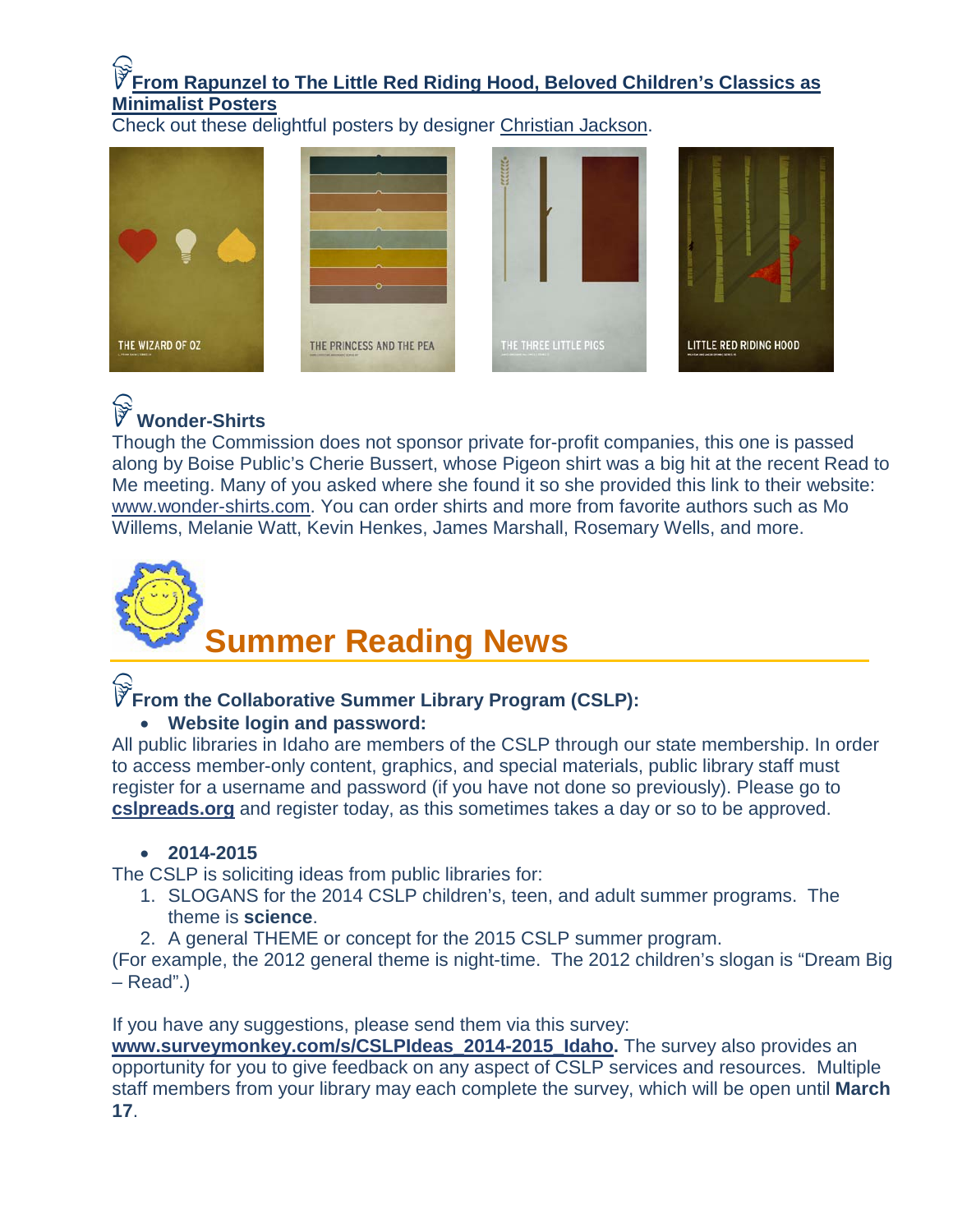### **Web banners and e-Branch skins:**

ICfL's web designer Ben Bibikov designed youth and teen web banners using the 2012 CSLP artwork, which have been approved by the CSLP Rules of Use committee. It is our understanding that the CSLP will adopt these banners for use by member libraries in all Member States, and they will be made available by logging in to the cslpreads.org website with your username and password. As of this publication date the web banners have not yet been uploaded; however, if you would like the images now please email me [\(staci.shaw@libraries.idaho.gov\)](mailto:staci.shaw@libraries.idaho.gov) and I will send you the jpeg images.

If you are an e-Branch library you can access the summer reading skins through your regular process. If you need assistance please contact [Aubrey Ellis.](mailto:aubrey.ellis@libraries.idaho.gov)

### **Program ideas Mixing in Math 2012**

TERC is a Massachusetts-based not-for-profit education research and development organization dedicated to improving mathematics, science, and technology teaching and learning. TERC's project, **Mixing in Math** (MiM), offers over 200 free English and Spanish resources that blend math with fitness, nature, cooking, and daily routines like cleaning up. MiM resources include games, projects, movement activities, and museum-type displays. Check the MiM website, [http://mixinginmath.terc.edu](http://mixinginmath.terc.edu/) to learn more.

MiM has created some activities that support the collaborative summer reading program themes for 2012. TERC is hosting two free webinars on Monday, March 19 and Monday, March 26, 11:30-12:30 ET, to explore ways to combine summer reading crafts, stories, and family events with everyday life math, using Mixing in Math 2012.

To register for the March 19<sup>th</sup> webinar, go to [http://www.surveymonkey.com/s/VN36VWD.](http://www.surveymonkey.com/s/VN36VWD) To register for the March 26<sup>th</sup> webinar, go to [http://www.surveymonkey.com/s/VF7TXL6.](http://www.surveymonkey.com/s/VF7TXL6)

## <span id="page-9-0"></span>**A Closer Look at the Read to Me Spring Meeting – Block Play**

Dream Big….that was the theme for this year's Read to Me Spring Meeting, and dream big we did! Approximately 86 library staff representing over 55 libraries from across the state joined us on the  $5<sup>th</sup>$  and  $6<sup>th</sup>$  of March for an inspiring and fun training. This was the largest RTM Spring Meeting since its inception in 1997. It was packed with useful information and resources for libraries of all shapes and sizes.

One topic area that was new to many library staff was how to incorporate math into storytimes. Visiting presenters Linda Clark, an Early Learning Specialist from Bozeman, and Cindy Christin, Head of Children's Services at Bozeman Public Library, presented *The Math and Science of Play: Libraries at the Forefront of Early Learning* on the second day of training. They encouraged libraries to add a new twist to existing storytimes; use books that strengthen math vocabulary, build in block play time, and foster not only literacy, but math skills. They provided compelling research on the importance of math literacy in early childhood and its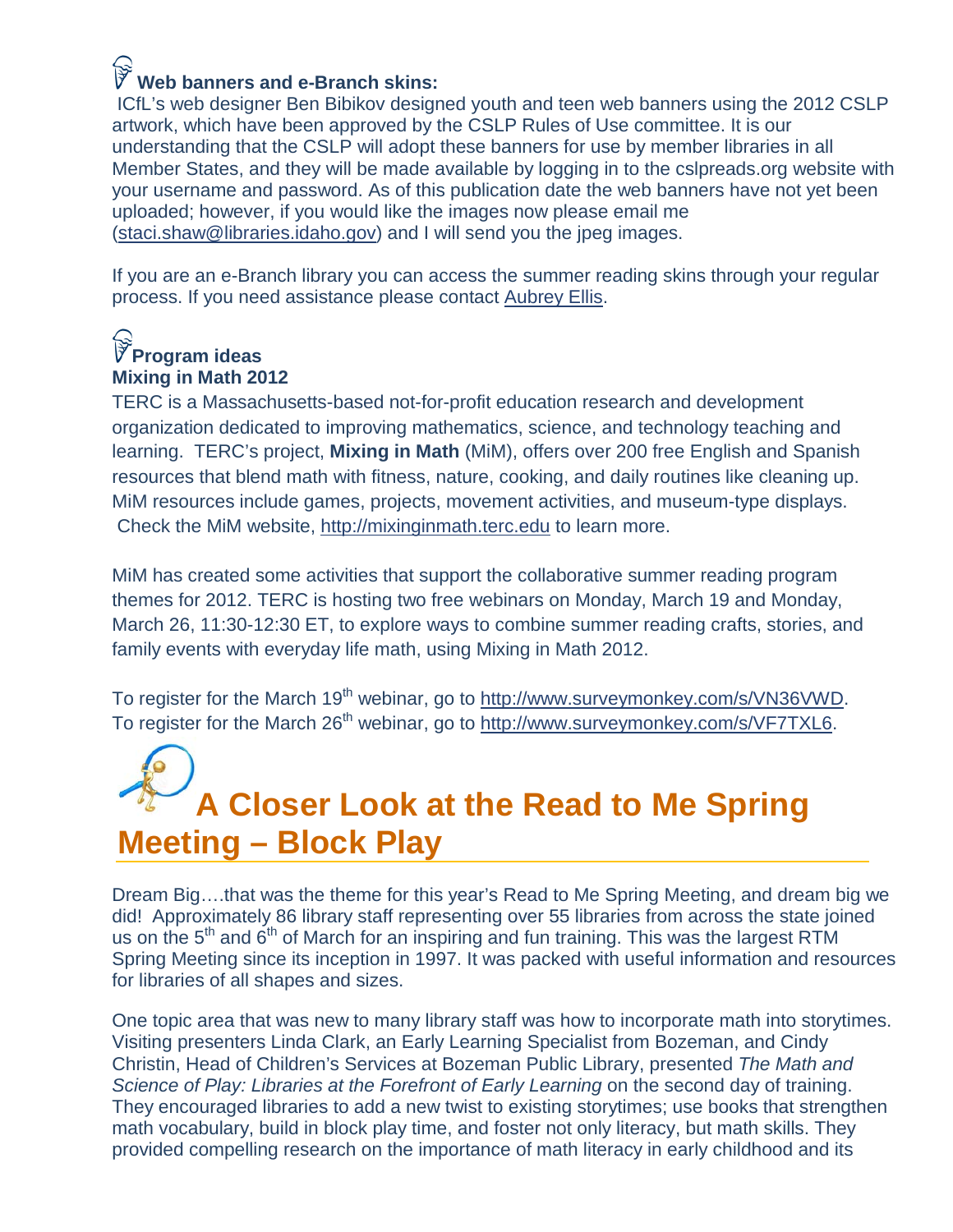effects on later learning. A succinct Research Brief written by Harriet Shaklee, Ph.D., Patricia O'Hara, M. S., and Diane Demarest, M.Ed., summarizes the benefits of block play and can be found [here.](http://www.blockfest.org/wp-content/uploads/2011/01/RB.WhitePaper.EarlyMathSkills.2008s.pdf)

You can also access Linda's and Cindy's handouts on the Read to Me resources page under *Presentations*.



Mrs. Patricia Kempthorne, Founder, President, and CEO of the Twiga Foundation joined us to share information on BLOCK Fest<sup>™</sup>. She talked about the critical time from birth to five years of age when children develop mathematical concepts of space, shape, size, pattern, number, and operations. She shared information on a coordinated analysis of six large-scale



longitudinal studies that found young children's math concepts at school entry were even better than literacy skills at predicting later school achievement. (Duncan et al., 2007). Several libraries signed up to explore how BLOCK Fest<sup>™</sup> could be implemented in their libraries.

Stay tuned for more information on the 2012 Read to Me Meeting in the next issue of *The Scoop*!

<span id="page-10-0"></span>

### **Upcoming ALSC Webinars – Spring 2012**

Spring means bringing new ideas to your library with affordable, high-quality webinars from ALSC!

This spring, ALSC is offering four full months of unbeatable webinars. With sessions addressing topics such as multiculturalism, technology, tweens, and early literacy, there's something for all libraries and learners.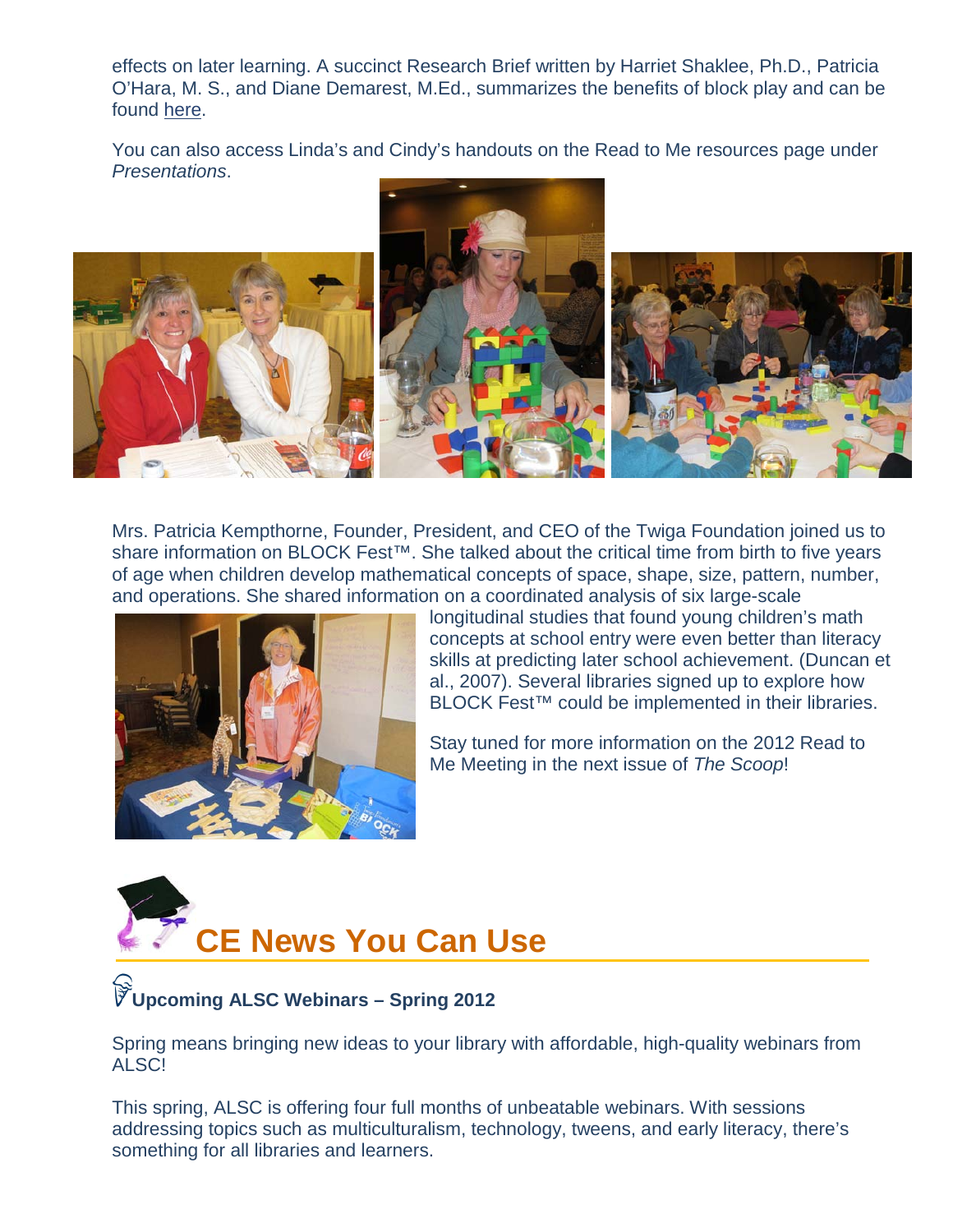A reminder: all ALSC webinars are taught by *real library experts*: librarians with many years of service, children's library academics who have published extensively in their fields, or children's literature professionals who understand the relevance of programming in libraries. When weighing your options for online professional development, please consider the quality and caring of ALSC instructors.

For more information on these webinars – such as times, fees, and registration – please visit the ALSC online education page: [http://www.ala.org/alsced.](http://www.ala.org/alsced) Below is a calendar of upcoming webinars:

#### **March**

Storytelling 2.0 Monday, Mar.19, 2012, 6 -7 PM CT

#### **April**

Between Storytime and the Prom: Tween Programming Fills the Gap Fri., Apr. 6, 2012, 10 – 11 AM CT Making Every Day a Día Day: Incorporating Día into Current Youth Programming Thurs., Apr. 12, 2012, 1 - 2 PM CT

Every Child Ready to Read – New Conversations on Research, Relationships and **Partnerships** Thurs., April 12, 2012, 6 – 7:30 PM CT

Give Me Something to Read! When Social Networking Meets Readers Advisory Tues., Apr. 24, 2012, 6 - 7 PM CT

#### **May**

Between Storytime and the Prom: Tween Programming Fills the Gap Mon., May 14, 2012, 11 AM – 12 PM CT

Give Me Something to Read! When Social Networking Meets Readers Advisory Tues., Apr. 24, 2012, 6 - 7 PM CT

#### **July**

Give Me Something to Read! When Social Networking Meets Readers Advisory Tues., July 10, 2012, 6 - 7 PM CT

#### **August**

Give Me Something to Read! When Social Networking Meets Readers Advisory Thurs., Aug. 9, 2012, Noon - 1 PM CT

### **Connecting Young Adults and Libraries**

Taught by Michele Gorman Four week online course begins April 2, 2012 Cost is \$25.00 for those in Virginia Cost is \$70.00 for those outside Virginia

Register at<http://host5.evanced.info/lva/evanced/eventcalendar.asp> and click on April 2, 2012 During this four-week online course: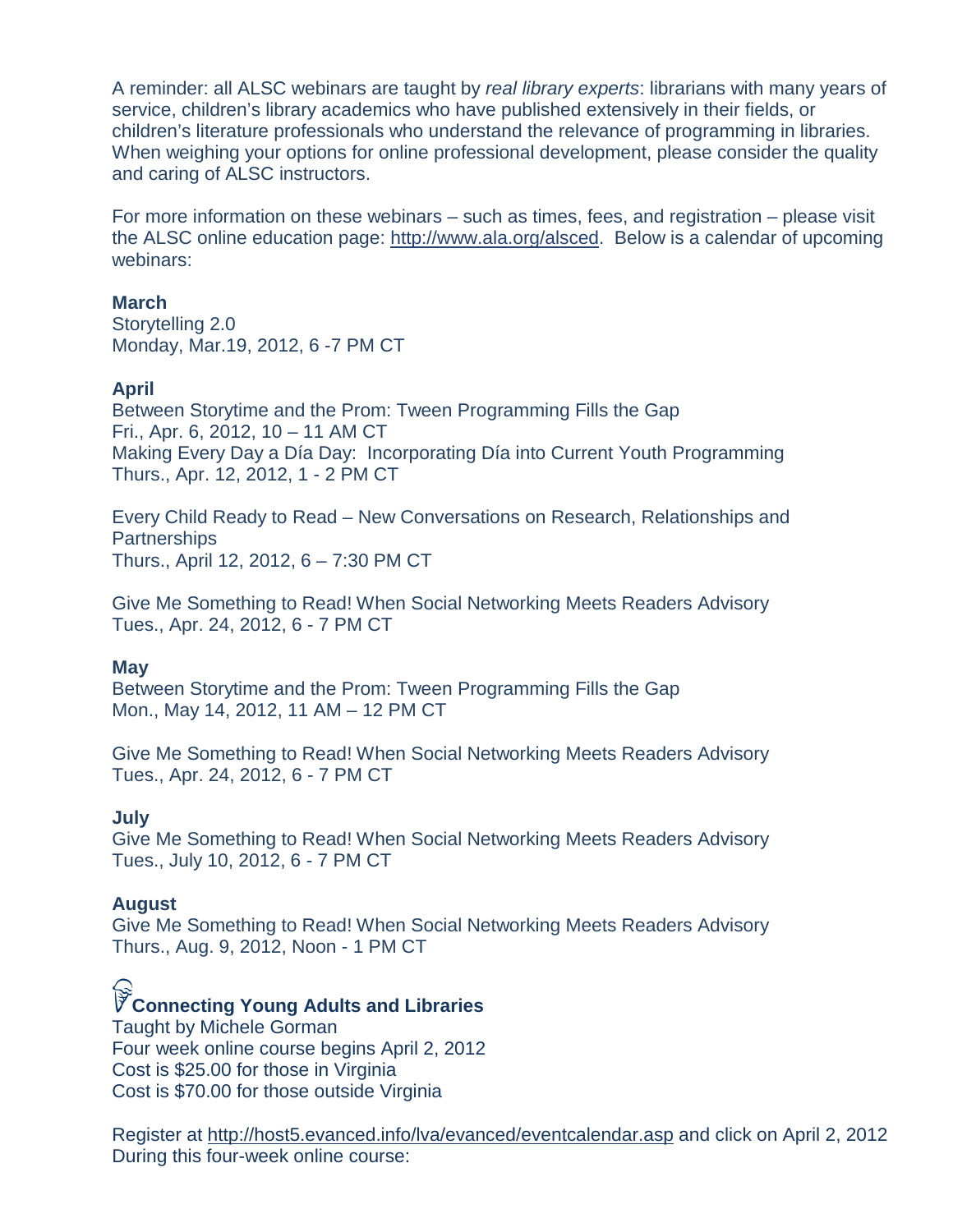- Participants will explore the connections between healthy youth development and library services to teens.
- Participants will learn how to identify and meet the needs of teens with high-interest, innovative programming.
- Participants will learn about why program evaluation is a key component of serving teens in libraries.
- Participants will have opportunities to develop evaluation documents that can serve as tools for promoting existing and/or garnering support for future programs and services for teens.

### WebJunction Idaho Changes

During the next three weeks, the migration for WebJunction Idaho to its new platform will take place. There may be some minor inconveniences, but the hope is to always have the original site available until the new site is fully functional. Here are some timelines to watch for:

#### **Course Migration Update**

The **date for course completion (outside of LE@D enrollments) was February, 29th**. Records of courses completed by this date will be migrated over to the newest version of LMS and will show up in your course history in the new system. Any active courses not completed will not be migrated over. You may re-add a course to their learning plan in the new system, but active status courses will not migrate.

### **Course Catalog Offline March 12th**

The current schedule for all course catalogs to go offline is March  $12<sup>th</sup>$  to prepare for the move to the new system. This will not interfere with your My Courses access, just the catalog itself.

### **New Member Account Freeze – March 4th**

Beginning **March 4th** (that was yesterday) -- users who access WebJunction will **not be able to create a new user account** on the current system, and existing members will not be able to request a new state affiliation. Once the new site is launched, a new user who visits WebJunction will be able to request a WebJunction account and request a course affiliation. So if you have new staff, it might be a good idea to wait until later in March to introduce them to WebJunction Idaho.

Let me know if you have any issues with WebJunction Idaho during the coming weeks – I will do my best to get them resolved.

Thanks for your patience, Shirley [shirley.biladeau@libraries.idaho.gov](mailto:shirley.biladeau@libraries.idaho.gov)

<span id="page-12-0"></span>

### **Día Registration Open!**

El día de los niños/El día de los libros (Children's Day/Book Day), known as Día, is a celebration EVERY DAY of children, families, and reading that culminates every year on April 30. The celebration emphasizes the importance of advocating literacy for children of all linguistic and cultural backgrounds.

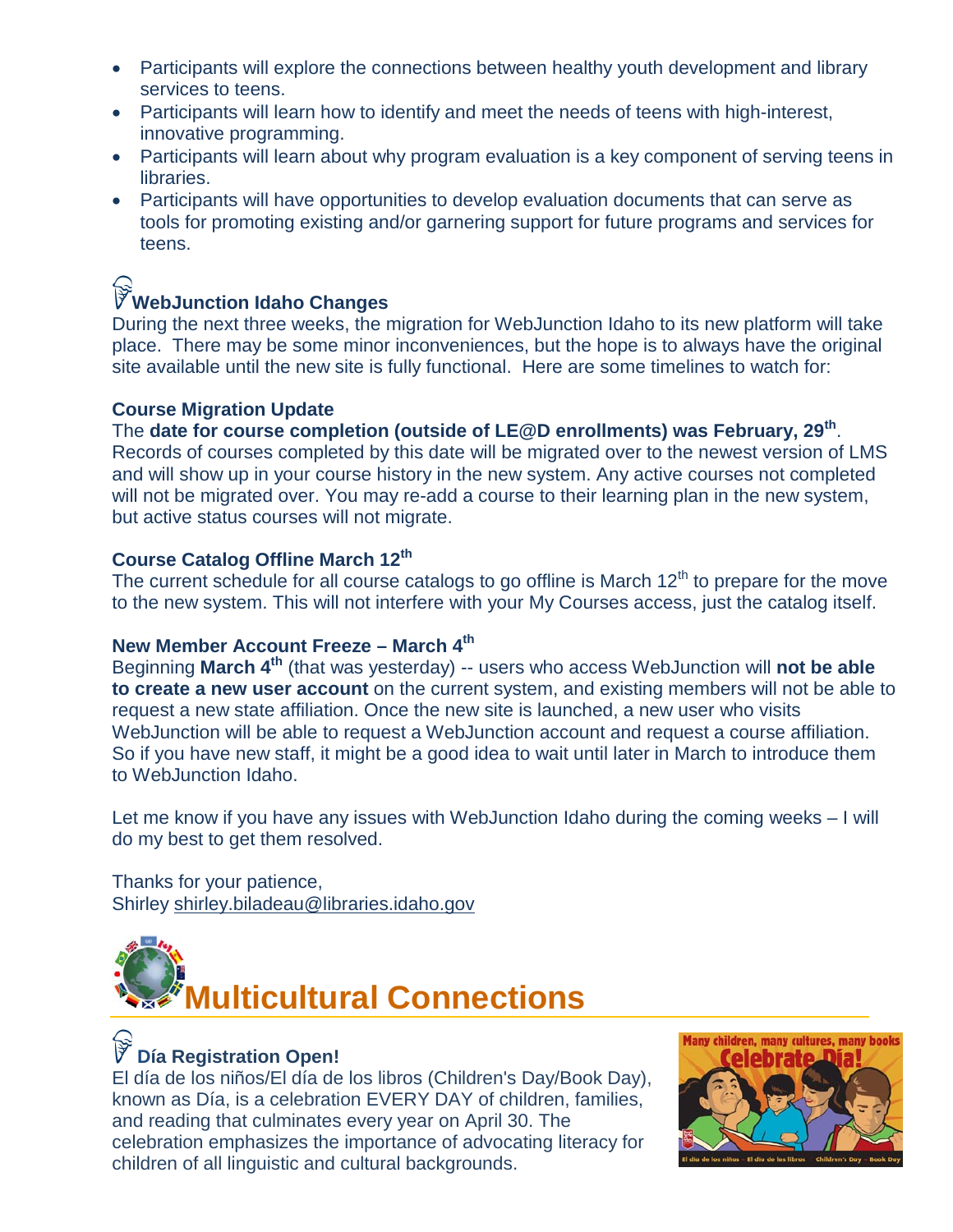The opportunity is open to the first 25 libraries that submit an application and meet the following requirements:

- Host at least one culturally relevant event specifically celebrating Día
- Partner with at least one other business or group in your community to host your event. (Eligible partners could include schools, businesses, organizations, or local government agencies.)
- Submission of final report to ICFL including:
	- o Short summary of events/program hosted, including information on partner(s)
	- o Pictures of events/programs (Remember to get photo releases if necessary for your library)
	- o Data on number of people participating in Día event (adults/children)
	- o Data on the number of new library cards issued

Eligible libraries will receive **five hardcover children's books** (pictured below), **one 2'x5' vinyl Día banner** (if you have not received in the past), **Día posters** to share with partners, **and paperback** (English, Spanish and bilingual) **books** to hand out during events.

Registered libraries that complete all of the requirements will also be entered into special drawings for additional books and resources.

### **Application open from February 1- April 6, 2012 at [www.surveymonkey.com/s/Dia2012](http://www.surveymonkey.com/s/Dia2012)**

For more information contact Erica Compton, ICfL Project Coordinator, 208-334-2150 or erica.compton@libraries.idaho.gov



### **[28th Annual Virginia Hamilton Conference on Multicultural Literature for Youth](http://virginia-hamilton.slis.kent.edu/2012.html)**



Celebrating Diversity: Sharing Our Stories is the theme for the 2012 conference, which features the remarkable Alma Flor Ada, the talented Lisa Yee, and the amazing illustrator E. B. Lewis. Thursday, April 12, and Friday, April 13, 2012 at the Kent State University Student Center.

The conference provides a forum for discussion of multicultural themes and issues in literature for children and young adults.

**Remember that the ICfL has [first time conference attendance grants a](http://libraries.idaho.gov/doc/continuing-education-first-time-attendance-application)vailable.**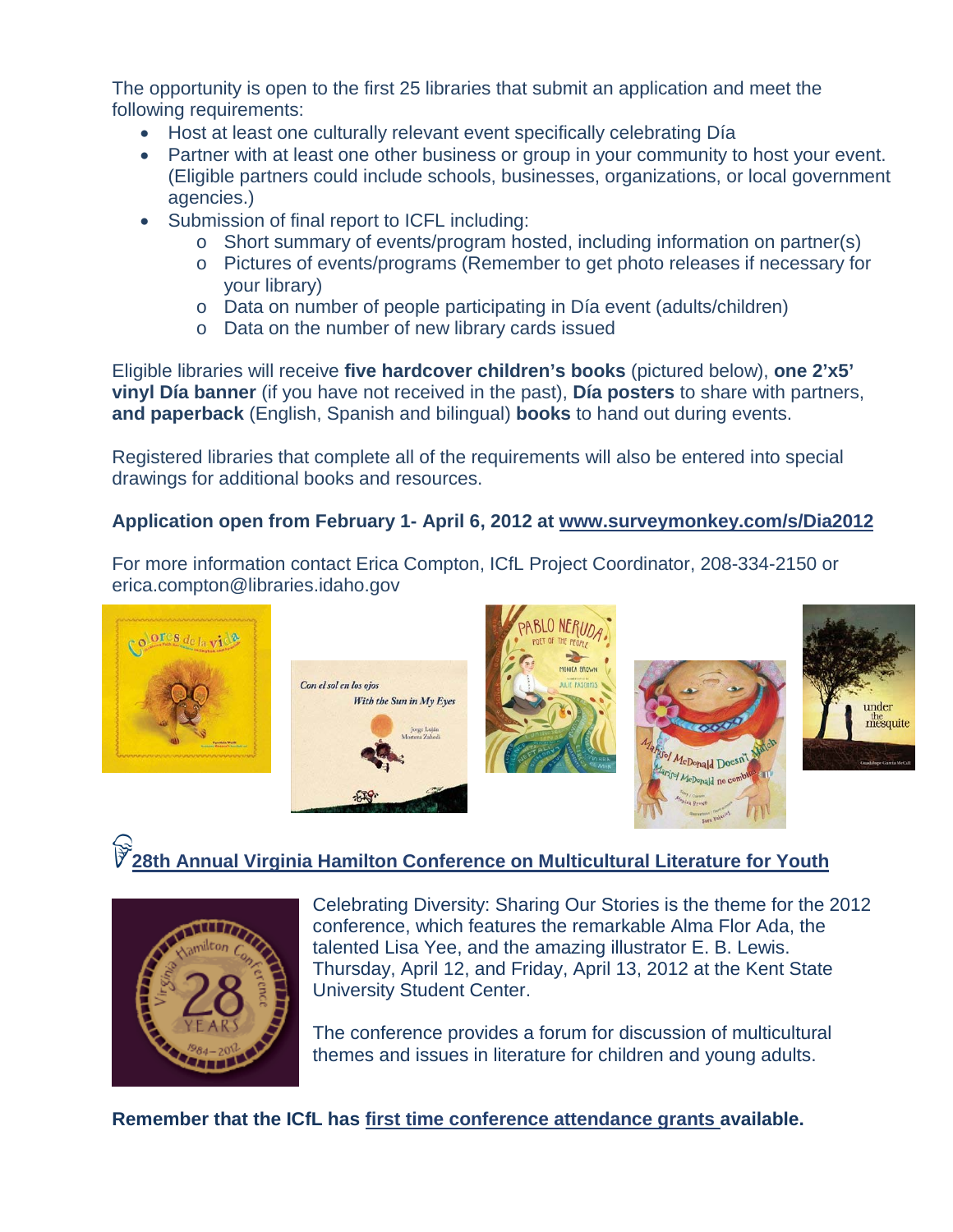<span id="page-14-0"></span>

#### <span id="page-14-1"></span>**Summer Slide: Ode to Summer Reading**

- 82 percent of low-income kindergarteners were reading at grade level in the spring of 2011. When they returned as first graders in the fall, only 56 percent were reading at grade level. (Idaho State Department of Education)
- 69 percent of low-income first graders were reading at grade level in the spring of 2011. When they returned as second graders in the fall, only 46 percent were reading at grade level. (Idaho State Department of Education)

Kids of *all* ages who do not read consistently over the summer lose the gains they achieved over the school year. This summer learning loss is known as "summer slide." Consider this data:

"Many low income and minority students lose some literacy and academic abilities during the summer months. Some students lose as much as three to four months of academic progress while children in high-income areas gain at least a month of progress during the summer. (1)

Summer slide especially affects low-income kids and minority students, (in Idaho "minority" refers most directly to Hispanic and Limited English Proficient children). Research conducted by Johns Hopkins sociology Professor Karl Alexander and his colleagues shows that lowincome youth suffer significantly from a loss of academic skills over the summertime. (2) And the losses pile up, contributing to an achievement gap that can make the difference between whether students set out on a path for college or decide to drop out of high school. The study found that summer learning loss accounts for about two-thirds of the difference in the likelihood of pursuing a college preparatory path in high school. Forty percent of the children in the study who were picked up as first graders left high school without diplomas. These early patterns of out-of-school learning have significant consequences that last throughout the years.

Sources: (1) Celano, Donna and Susan B. Neuman*. 2001. The Role of Public Libraries in Children's Literacy Development: An Evaluation Report.* Pennsylvania Library Association, Mechanicsburg, PA. (2) *Summer Can Set Kids on the Right—or Wrong—Course,* [National](http://www.summerlearning.org/)  [Summer Learning Association,](http://www.summerlearning.org/) Research brief. Johns Hopkins University. *Facts About Summer Learning.* Center for Summer Learning.



### **New YRCA Nominations Announced**

The Pacific Northwest Library Association's Young Reader's Choice Award (YRCA) is the oldest children's choice award in the U.S. and Canada. The award was established in 1940 by a Seattle bookseller, the late Harry Hartman, who believed every student should have an opportunity to select a book that gives him or her pleasure. Nominated titles are those published three years prior to the award year, printed in the U.S. or Canada, and are already favorites with readers.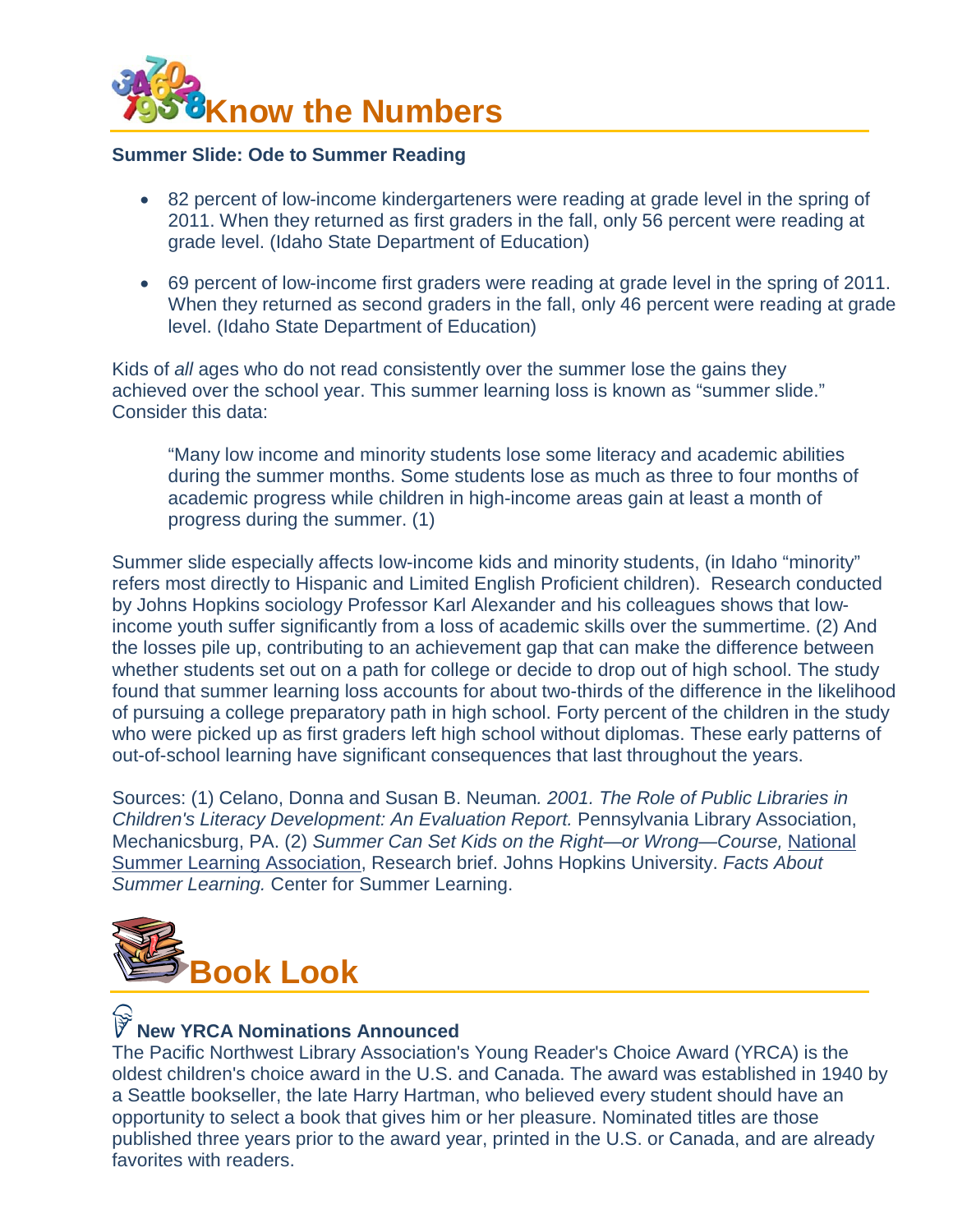Idaho's YRCA Representative Joy Lear recently announced the new nominations. Voting for this year's nominees will be from March 15 through April 15. Only 4th to 12th graders from Alaska, Alberta, British Columbia, Idaho, Montana and Washington are eligible to vote. Students must have read or listened to at least two of the nominated titles in order to vote. Winners are announced in mid-April. Nominees follow:

#### **Junior Division: Grades 4-6**

*The Strange Case of Origami Yoda*, by Tom Angleberger *The Mysterious Howling*, by Maryrose Wood *Theodore Boone: Kid Lawyer*, by John Grisham *13 Treasures*, by Michelle Harrison *The Lost Hero*, by Rick Riordan *Lone Wolf*, by Kathryn Lasky *Big Nate: In a Class by Himself,* by Lincoln Peirce *Fatty Legs,* by Christy Jordan-Fenton (Canadian)

### **Intermediate: Grades 7-9**

*Halo,* by Alexandra Adornetto *The Second Trial*, by Rosemarie Boll (Canadian) *Heist Society*, by Ally Carter *As Easy as Falling Off the Face of the Earth,* by Lynne Rae Perkins *Sorta Like a Rock Star*, by Matthew Quick *The Red Pyramid,* by Rick Riordan *Smile,* by Raina Telgemeier *The Cardturner*, by Louis Sachar

### **Senior: Grades 10-12**

*Before I Fall*, by Lauren Oliver *Bruiser,* by Neal Shusterman *Crazy*, by Han Nolan *Matched,* by Allie Condie *Replacement,* by Brenna Yovanoff *Ship Breaker*, by Paolo Bacigalupi *Will Grayson, Will Grayson,* by David Levithan and John Green *Winter Shadows*, by Margaret Buffie (Canadian)

### **Children's Choice Book Awards Announces Finalists**

The finalists for the 5<sup>th</sup> Annual **Children's Choice Book Awards**, the only national book awards program where the winning titles are selected by children and teens of all ages, are in! While the formal announcement won't hit the presses until mid-March, we wanted to give teachers and librarians a jump-start on the line-up so that you can be sure to have the books on hand for your young readers.

View the finalists HERE: [http://libraries.idaho.gov/files/CCBA 2012 Finalists.pdf](http://libraries.idaho.gov/files/CCBA%202012%20Finalists.pdf)

Voting opens online **March 14** at [bookweekonline.com](http://www.bookweekonline.com/) and runs through **May 3**.